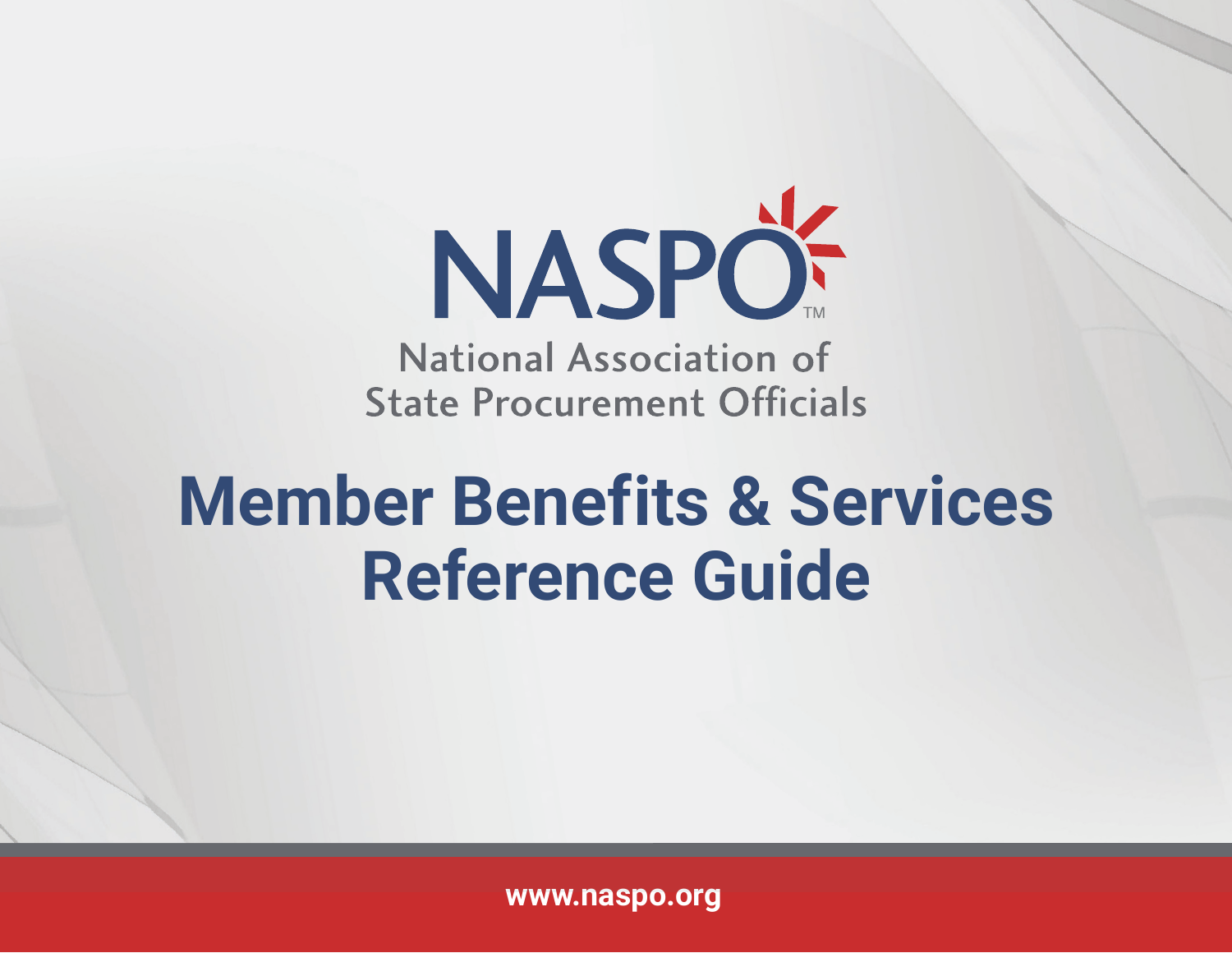

#### **WHAT IS NASPO?**

The National Association of State Procurement Officials (NASPO) is a nonprofit association dedicated to advancing public procurement through leadership, excellence and integrity.

### **WHO CAN JOIN?**

State Chief Procurement Officers (CPOs) and staff in the central purchasing office in each of the 50 states, District of Columbia and U.S. territories can join NASPO and gain access to the many benefits provided to its members.

### **QUESTIONS?**

**NASPO Headquarters**

110 West Vine Street, Suite 600 Lexington, KY 40507 Phone: (859) 514-9159 | **headquarters@naspo.org**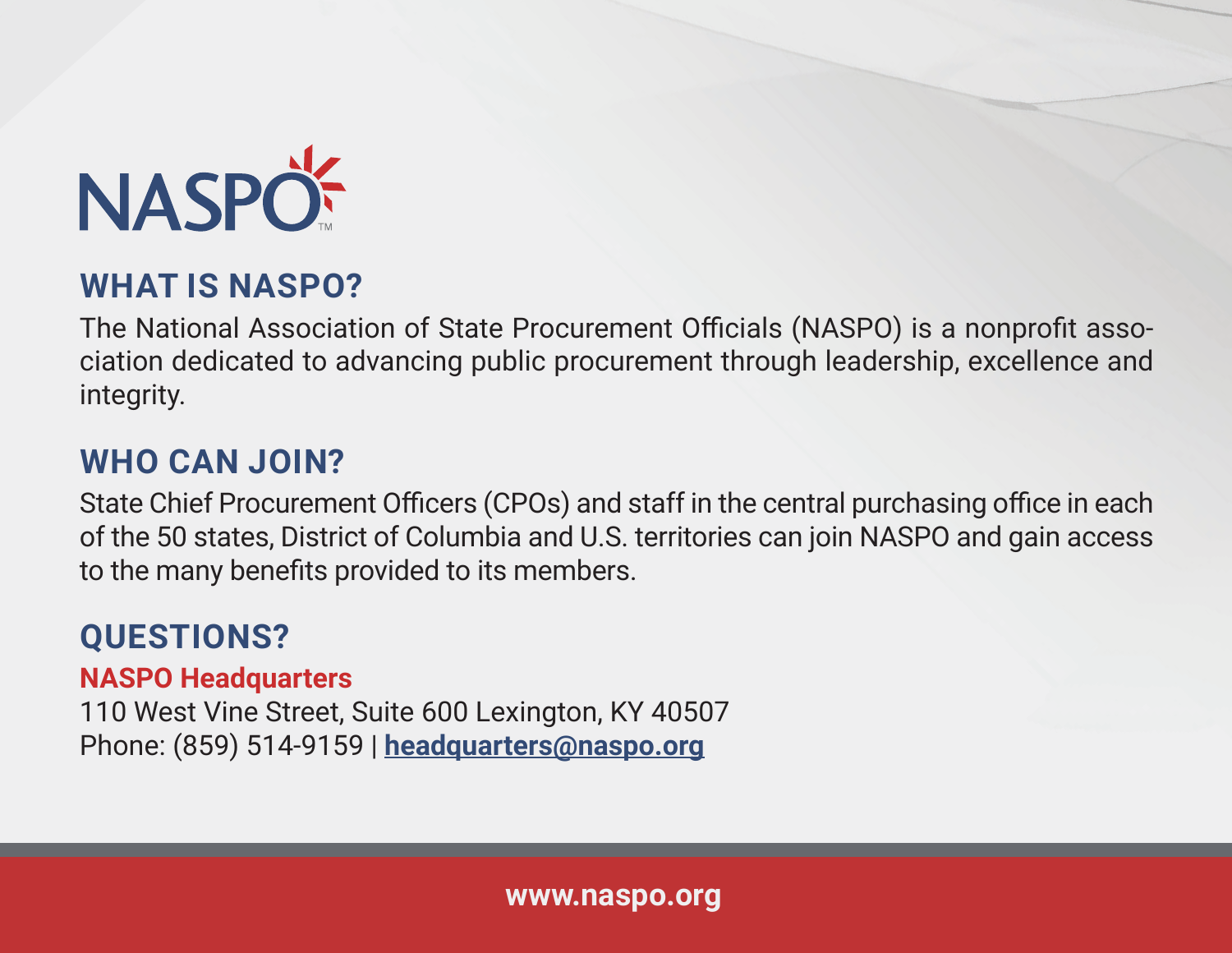

### **WHAT IS THE NASPO NETWORK?**

The NASPO Network is an online, members-only platform, which allows members to interact with one another, as well as the NASPO staff.

### **WHY SHOULD I USE THE NASPO NETWORK?**

- Join community forums, receive updates from staff and communicate with other NASPO members.
- You may choose to receive daily emails, real-time emails or login to peruse the discussion at your convenience.

To access the NASPO Network, log in here: **www.naspo.org/Members/Network** Need NASPO Network access? Contact **headquarters@naspo.org**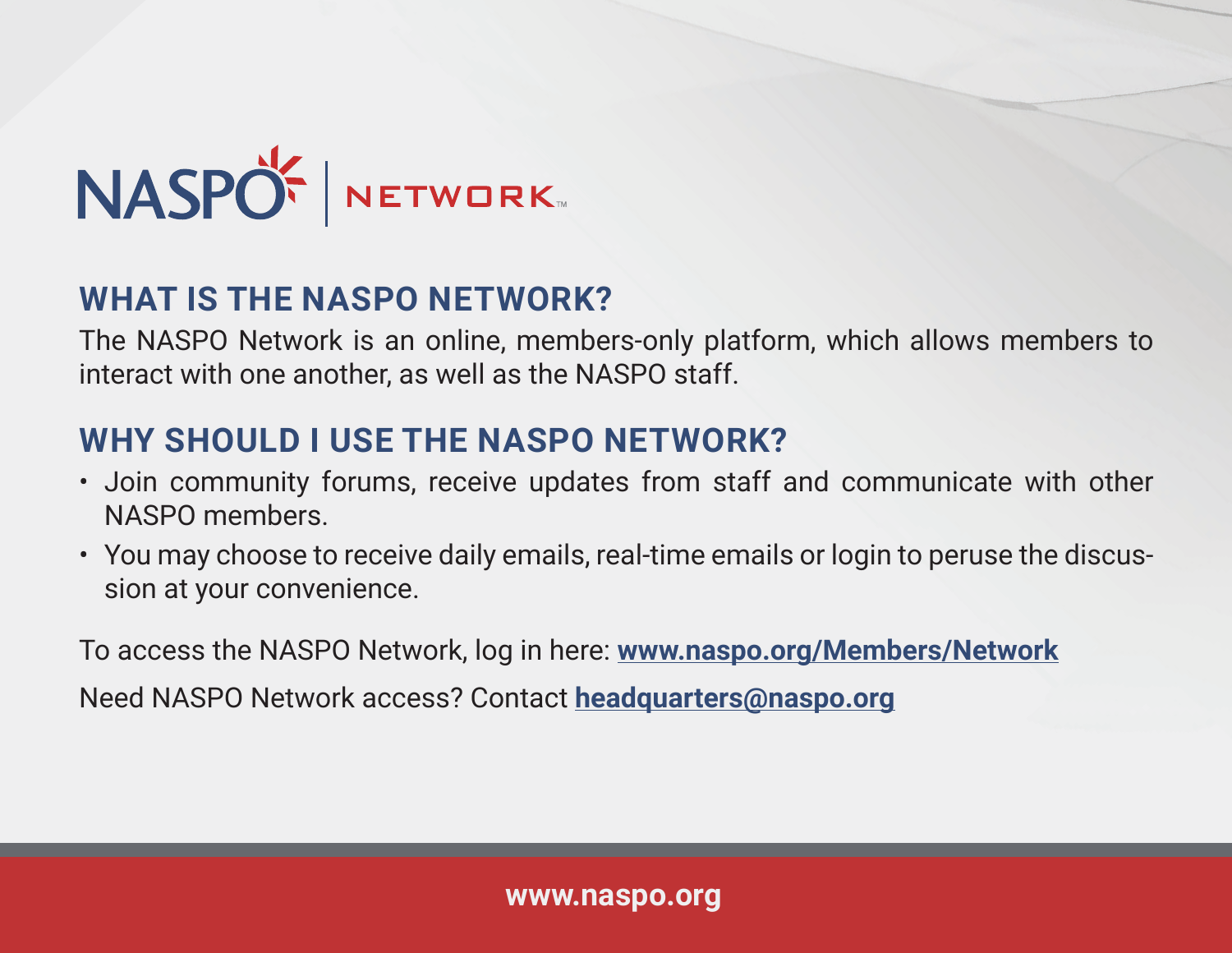## **PROFESSIONAL DEVELOPMENT FUNDS**

### **WHAT ARE NASPO PROFESSIONAL DEVELOPMENT FUNDS?**

Professional Development funds are allocated by NASPO to support the continuing education and professional development of state procurement staff. Each state has access up to \$37,229 annually to fund professional development initiatives.

Eligible expenses include:

- NASPO annual dues;
- Professional certification, training or courses;
- Conferences and events;
- Procurement U courses and other educational offerings;
- Hiring interns;
- And more!

#### **HOW DO I ACCESS THESE FUNDS?**

Download and complete the Professional Development Funds submission form found in the NASPO Network. Your state CPO will need to indicate approval of the usage of funds by signing the form. Submit the form to **finance@naspo.org**.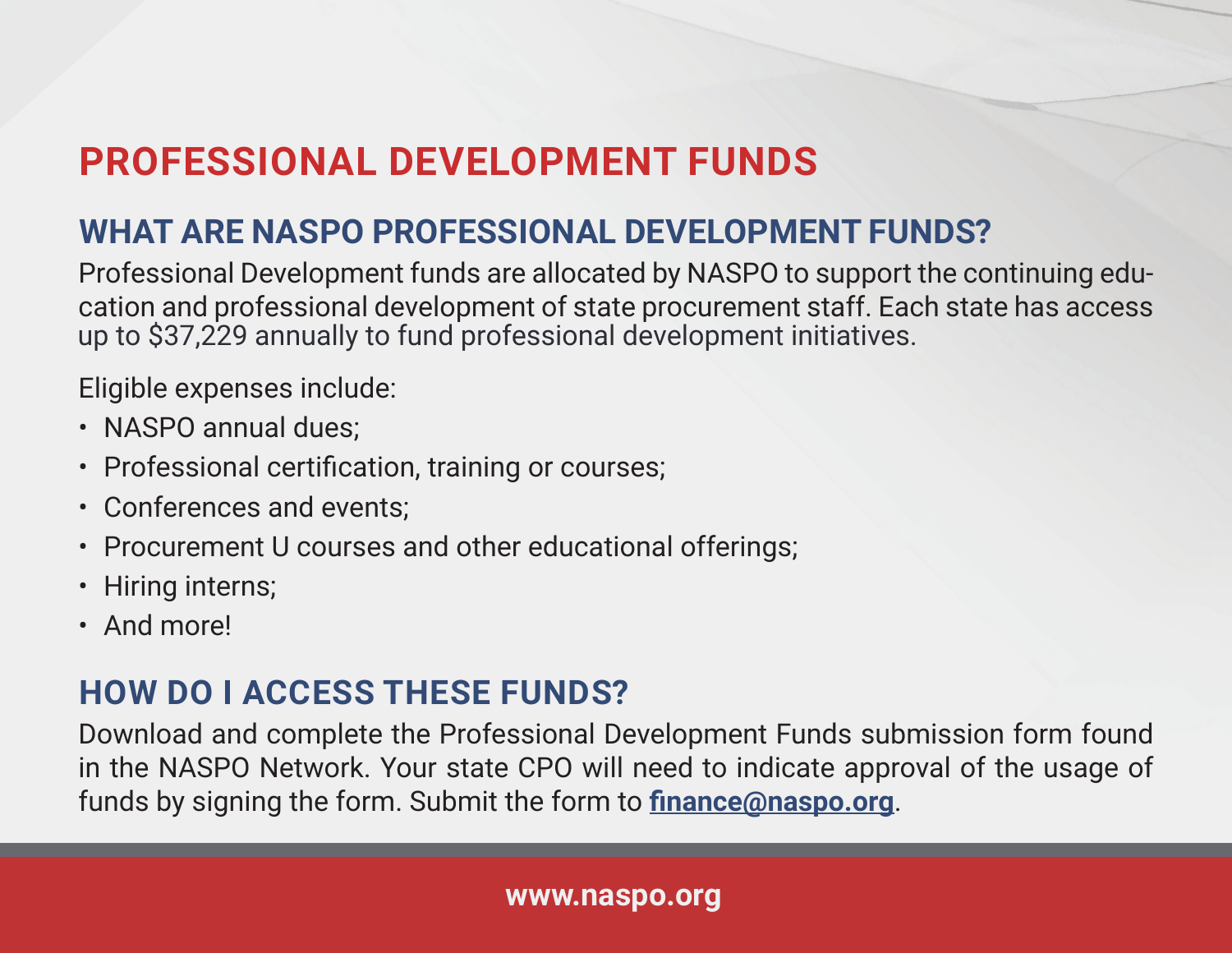

### **WHAT IS THE GREEN PURCHASING TECHNICAL ASSISTANCE FUND (GPTAF)?**

NASPO has budgeted a specific amount of GPTAF for professional services to assist in establishing, implementing and enhancing sustainable purchasing (green procurement) within your state.

### **ELIGIBLE EXPENSES INCLUDE:**

- Research, development, marketing and evaluation of green product policies and solicitations;
- Development of metrics and data related to green products and services;
- Education and training;
- And more!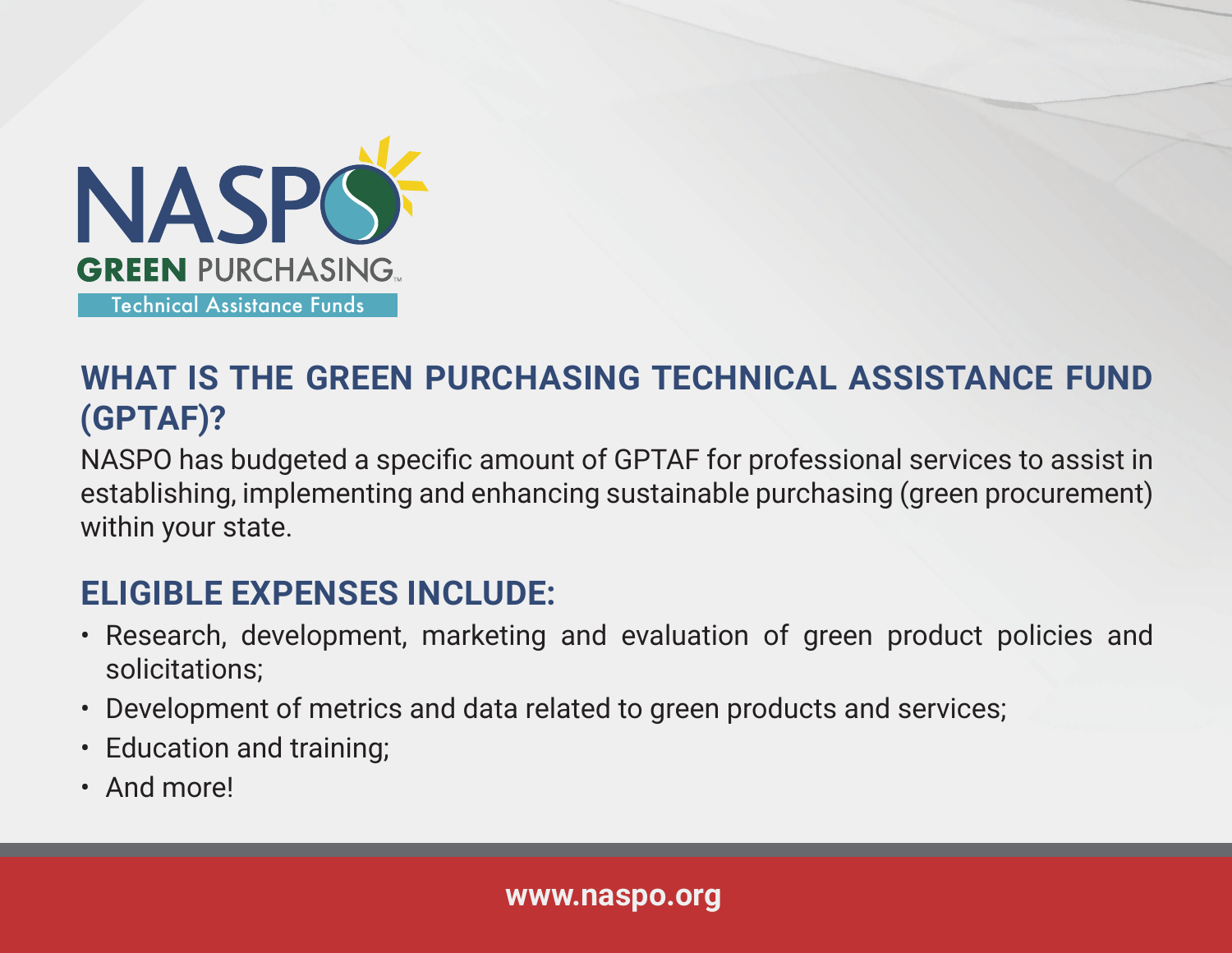### **HOW CAN I TAKE ADVANTAGE OF GPTAF?**

Complete and submit the GPTAF application found on the NASPO Network. Applications must include the signature of the primary NASPO member. Submit applications to **GreenFunds@naspo.org**. If the application is approved, the state may initiate the project and begin submitting payment requests using the NASPO Green Purchasing Technical Assistance Fund Reimbursement Form.

Questions? Contact **GreenFunds@naspo.org**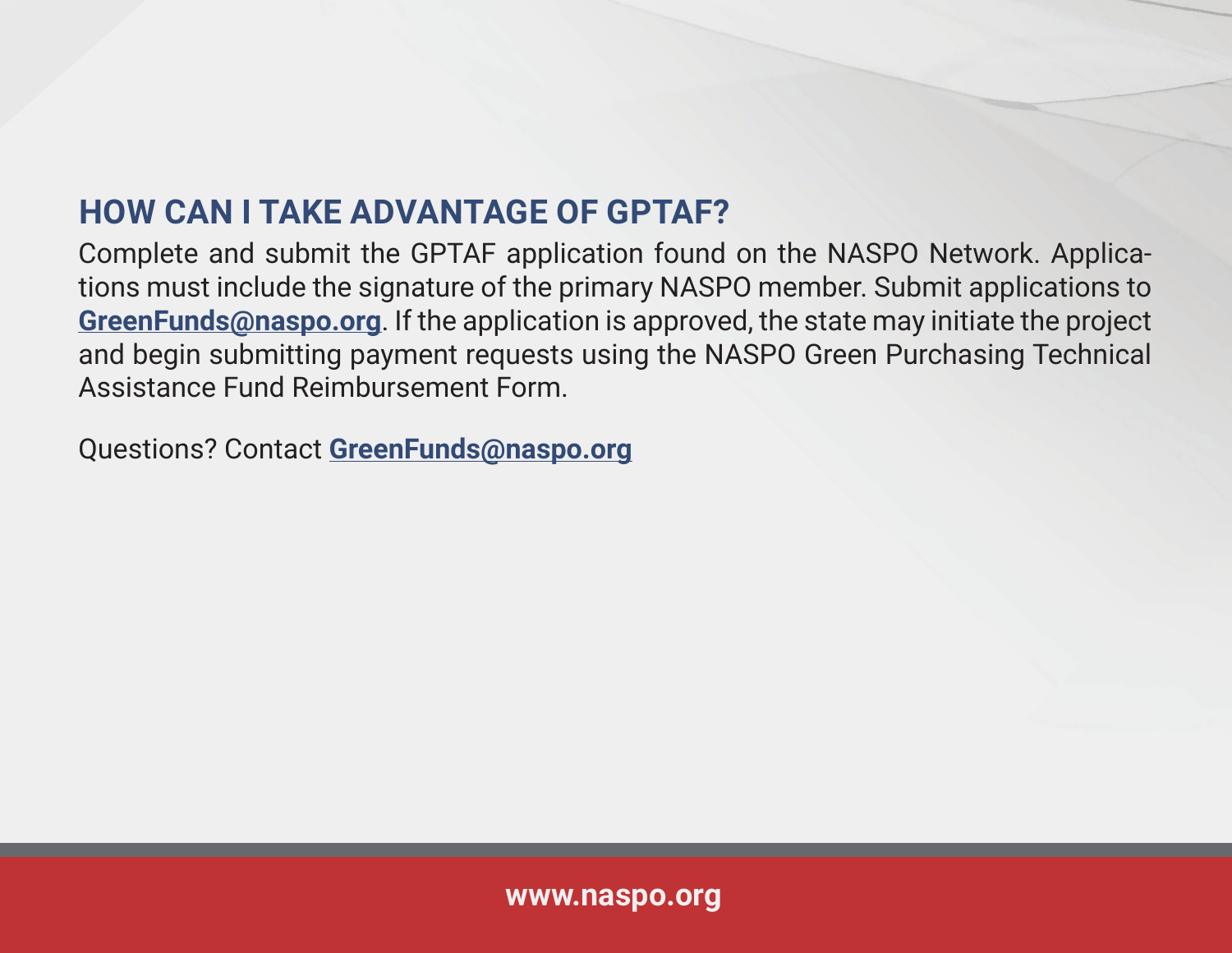### **NASPO CONFERENCES**

- Annual Conference: 2 complimentary registrations
- Exchange Conference: 2 complimentary registrations
- REACH/Regional Conference: 6 up to complimentary registrations
- Academic Forum: 1 complimentary registration
- Law Institute: 2 complimentary registrations for state attorneys
- STCC: 2 complimentary registrations for state trainers

Please visit NASPO's Conferences and Events page to learn about upcoming events.

### **COMPLIMENTARY REGISTRATIONS**

Includes the conference fee, hotel and authorized travel expenses. Additional state members may attend conferences using Professional Development Funds. Please review the NASPO Travel Policy prior to submitting travel expenses.

Questions? Contact **registrations@naspo.org**

Reimbursement Questions? Contact **finance@naspo.org**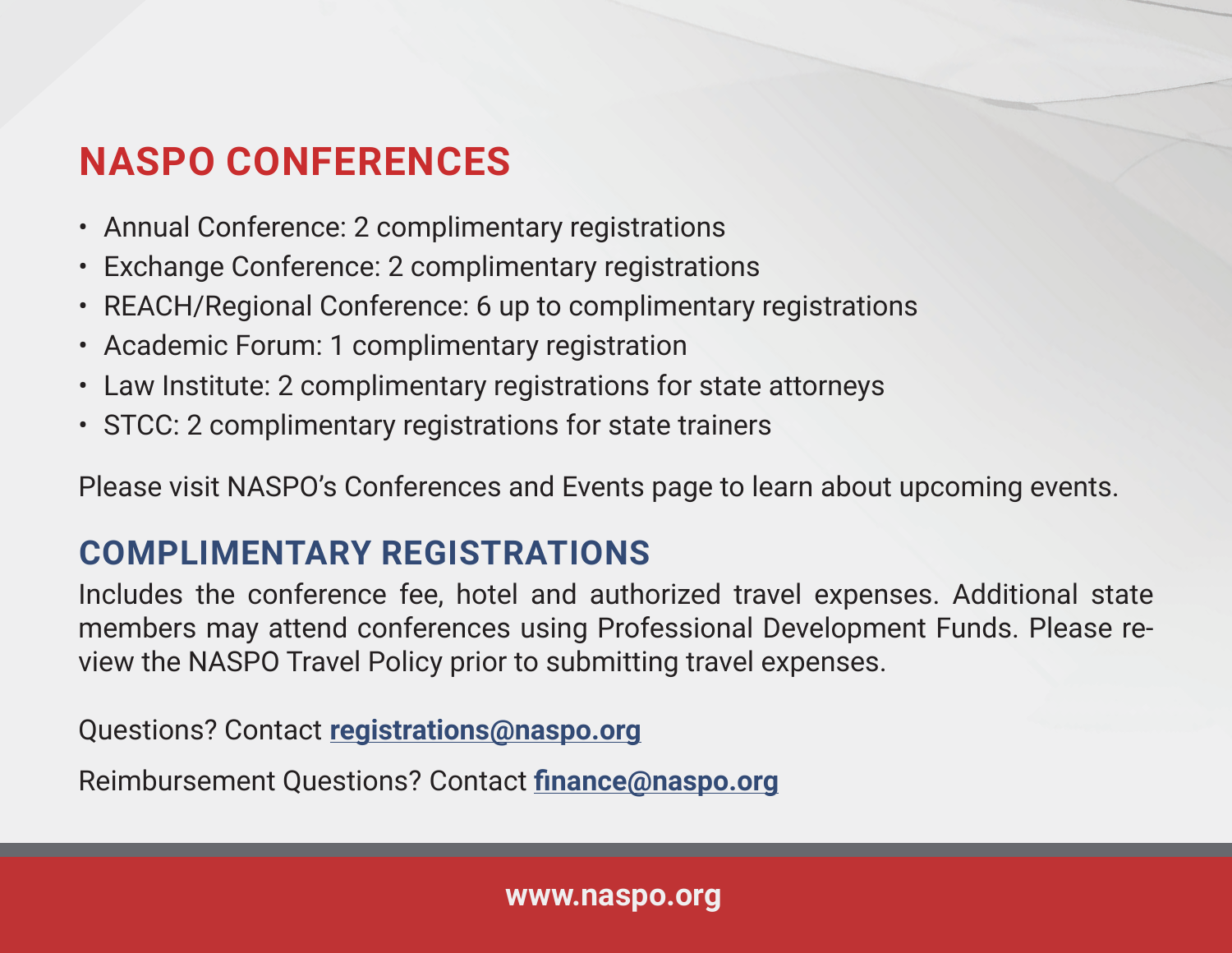

### **WHAT IS PROCUREMENT U?**

NASPO's Procurement U is a multi-faceted educational platform provided to members of NASPO and other government procurement professionals. Procurement U provides professional development opportunities, training, resources, publications and more that are specifically tailored to meet the needs of state procurement officials and other public procurement staff.

### **COURSES AVAILABLE**

- Procurement 101: Foundations of Public Procurement
- Contract Administration Strategies
- Introduction to Negotiations
- Introduction to Requests for Proposals
- Market Research Strategies
- Introduction to Sole Source Procurement
- And more!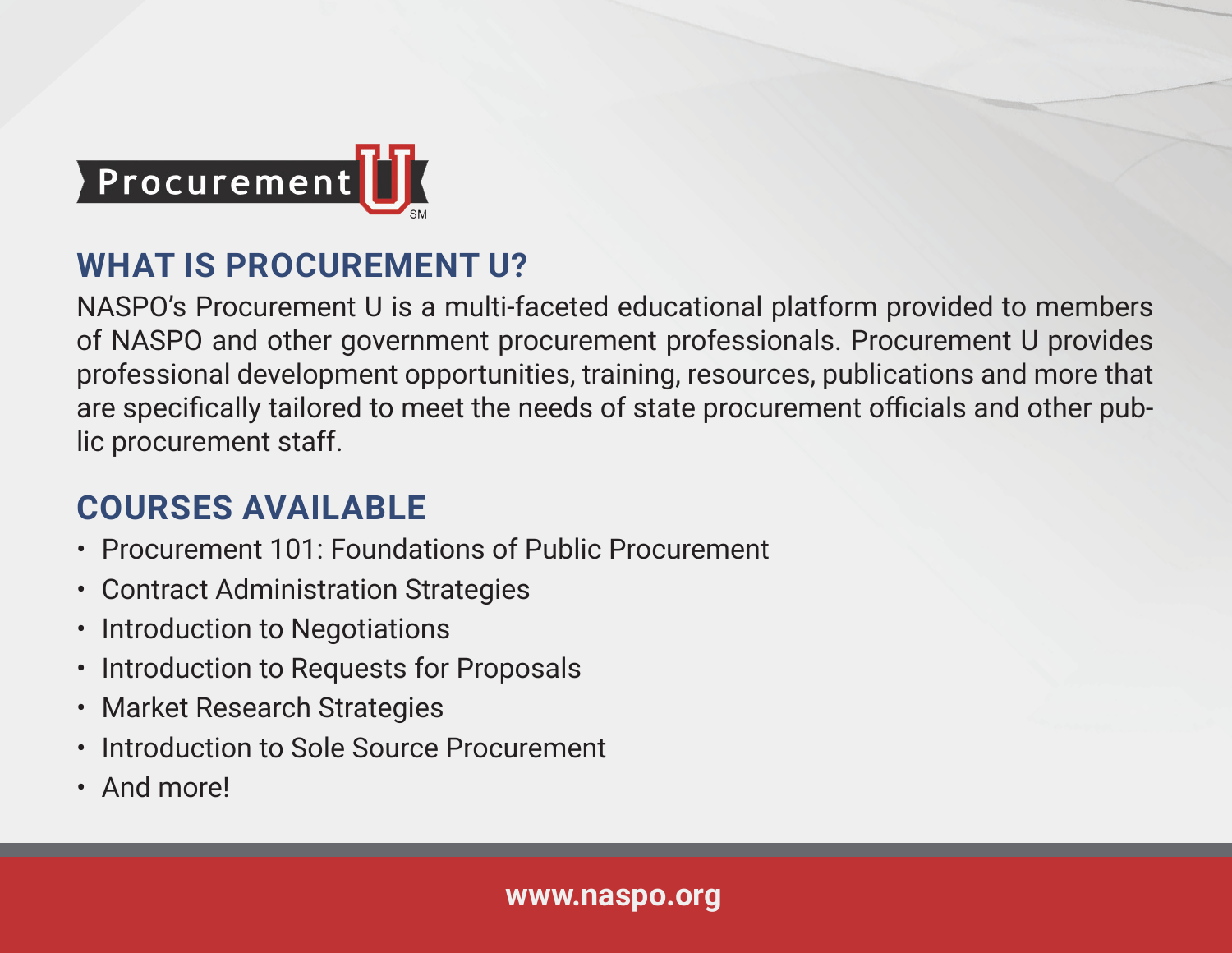### **COURSE FEES**

Discounted rates are available to NASPO members. In addition, Professional Development Funds may be used to purchase courses.

### **CERTIFICATION**

Procurement U also assists individuals seeking UPPCC certification or re-certification by providing procurement education, exam preparation courses and additional resources.

#### **To learn more, visit www.naspo.org/ProcurementU**

Questions? Contact **procurementu@naspo.org**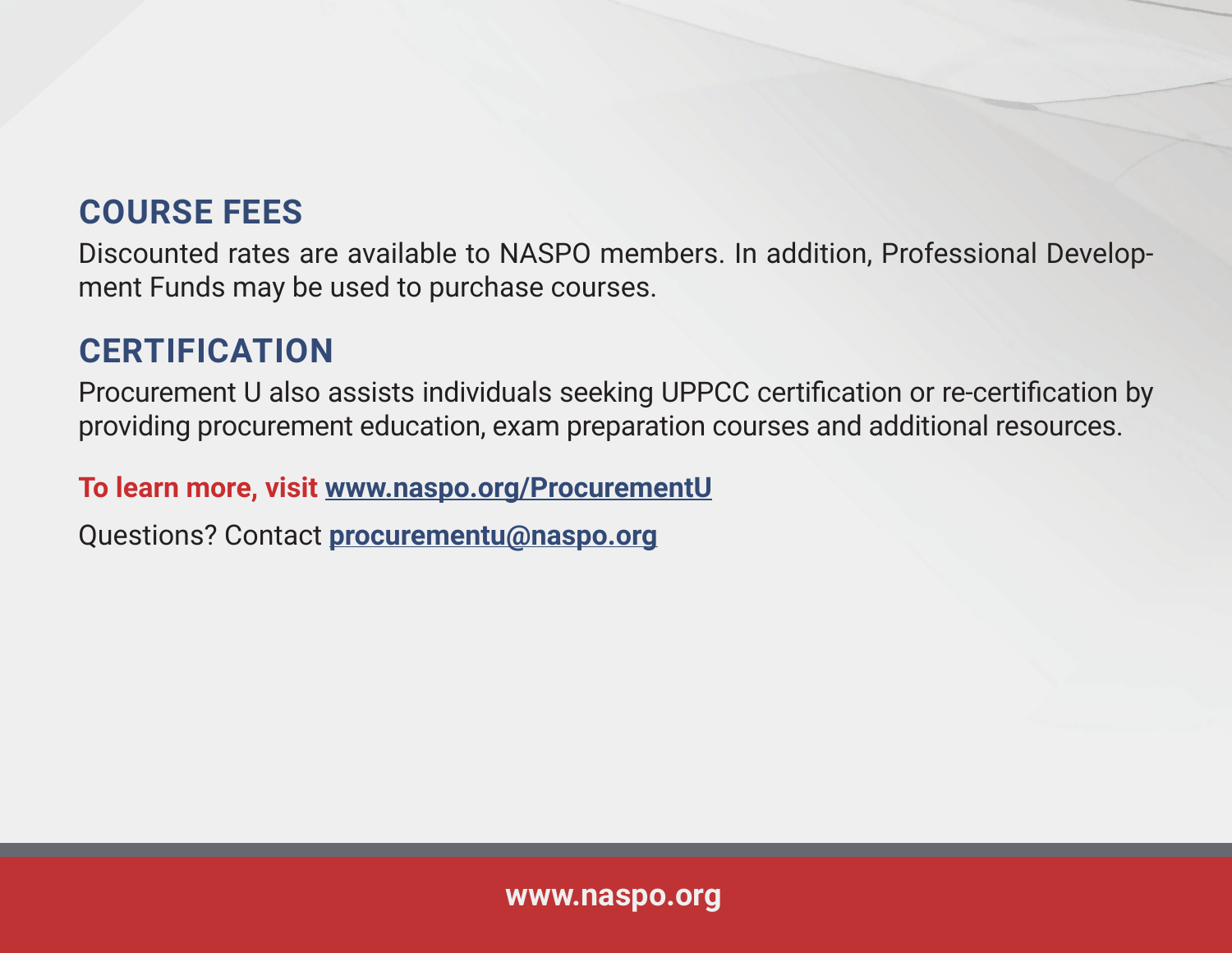### **PUBLICATIONS & WEBINARS**

NASPO's Research & Innovation team works diligently to bring members the latest news, best practices and emerging issues in state procurement, including:

### **PUBLICATIONS**

- Annual Top 10 Priorities for State Procurement
- State and Local Government Procurement: A Practical Guide, 3rd edition

### **WEBINARS**

- Emerging Issues — Agile Procurement in Practice
- Best Practices Effective Sourcing Methods for State Procurement
- Workforce — Millennials in State Procurement

**PROCUREMENT PULSE,** a blog that monitors state issues in procurement.

To access these resources and more, visit **www.naspo.org/research-and-innovation**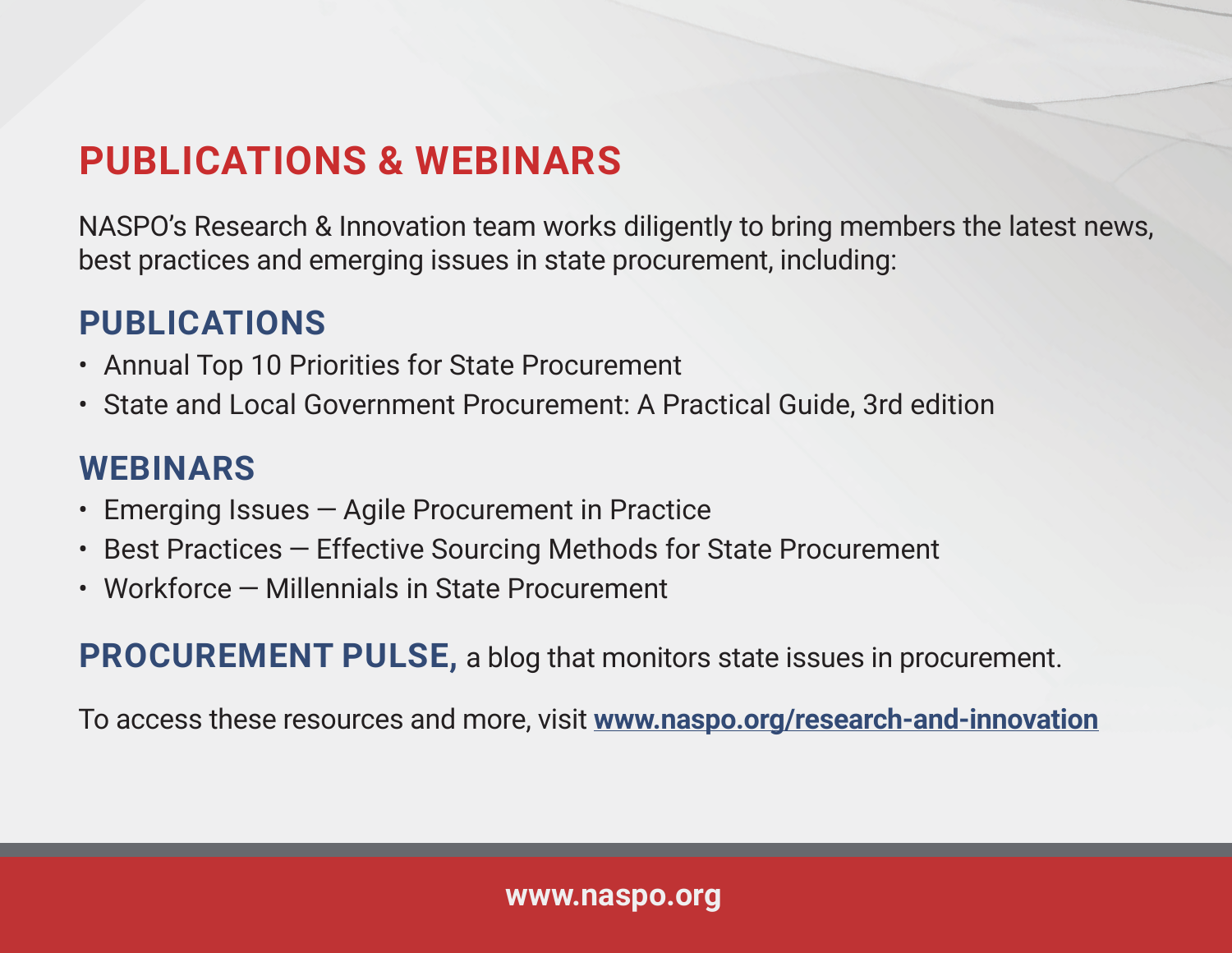

ProcurementIQ is a leading online resource for procurement research and services. This free benefit to NASPO members provides hundreds of reports on:

- Industry price trends;
- Market characteristics;
- Negotiation questions;
- Key RFP elements;
- And more!

Each state has one log-in email and password for their office. If you need assistance accessing ProcurementIQ, please contact **headquarters@naspo.org**.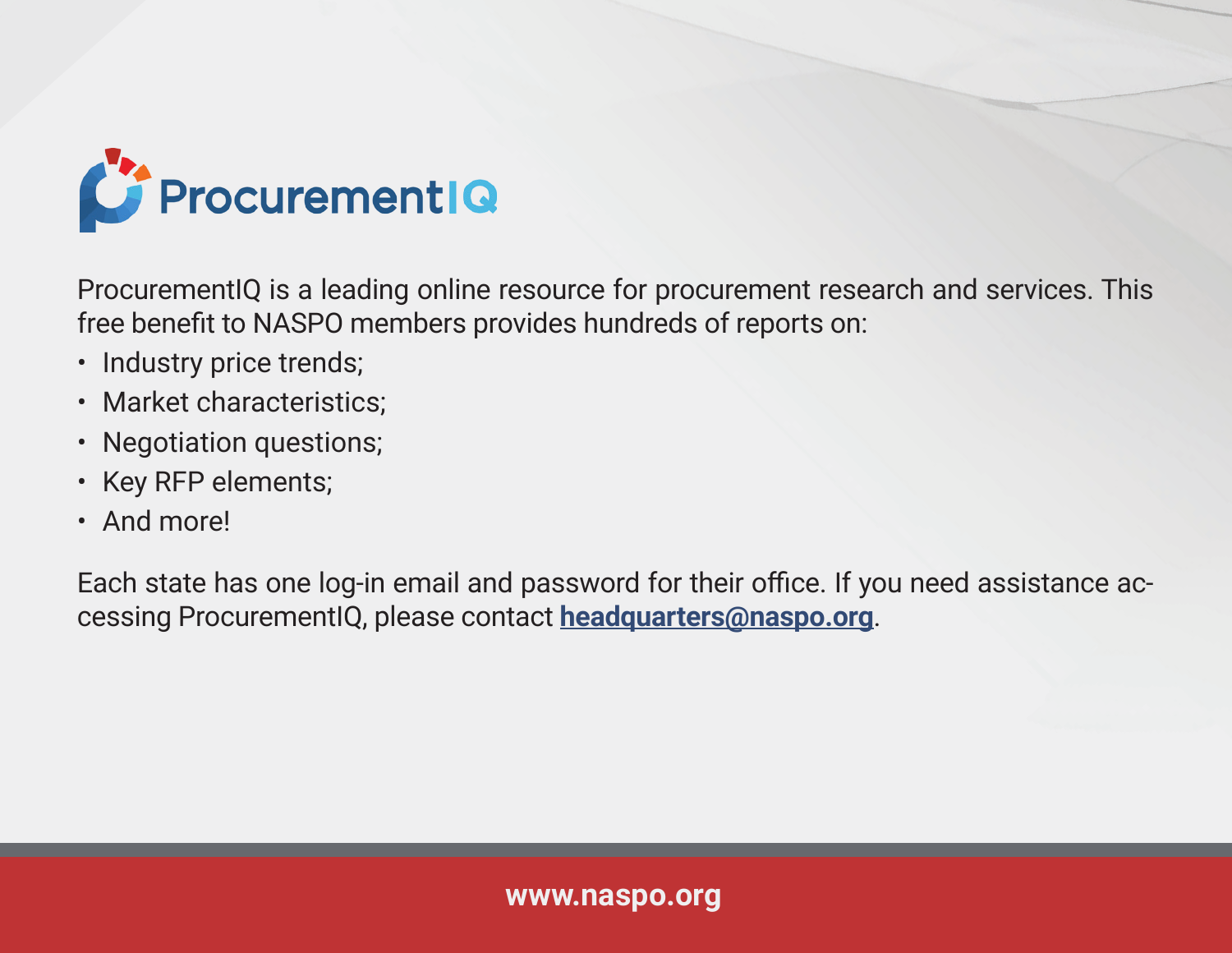

NASPO provides state members with access to the government contracting market intelligence solution, GovWin IQ. Key uses for GovWin IQ include:

- Leveraging the best practice solicitations and terms/conditions used by other government organizations in contracting;
- Researching companies to find and qualify bidders and examine their track record in contracting at the federal and SLED level; and
- Connecting with peers in other government organizations dealing with common issues and challenges in government contracting.

Each NASPO member has their own log-in details. For help accessing GovWin IQ, contact **headquarters@naspo.org**.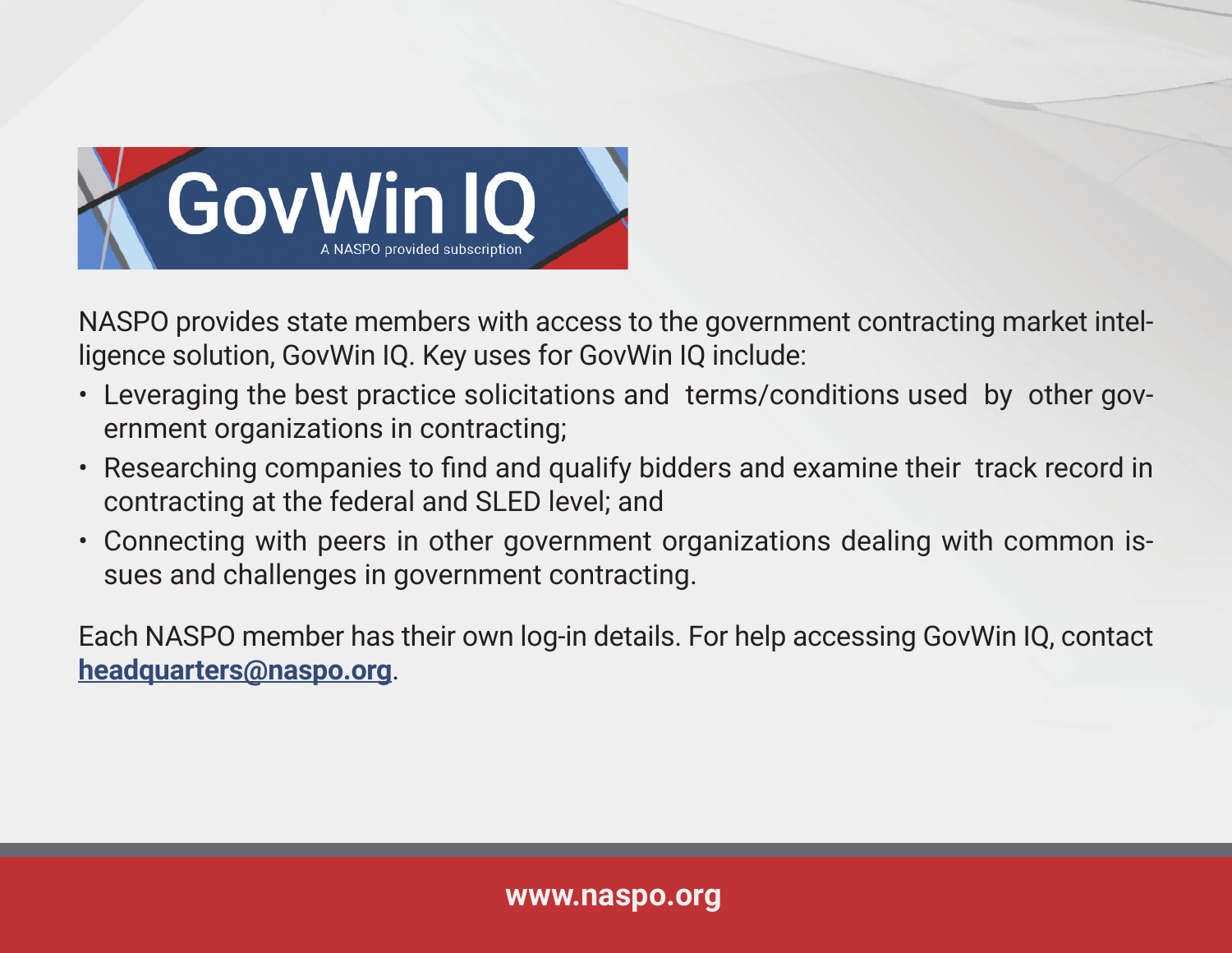

ValuePoint offers more than 60 national cooperative purchasing contracts covering a wide range of goods and services. These competitively bid contracts are developed and administered by a multi-state sourcing team. To utilize one of these contracts or to learn more, visit **www.naspovaluepoint.org**.

### **IN-STATE COOPERATIVE OUTREACH FUNDS**

ValuePoint supports states in promoting their in-state cooperative purchasing proeligible expenses include: 7grams. Each state has access up to \$17,000 annually to fund these programs. Some

- Outreach for in-state cooperative purchasing and contracts;
- Media and media placement of state-led contracts; and
- Conferences & events highlighting the value of cooperative purchasing or in-state contracts.

Questions about ValuePoint? Contact **headquarters@naspo.org**